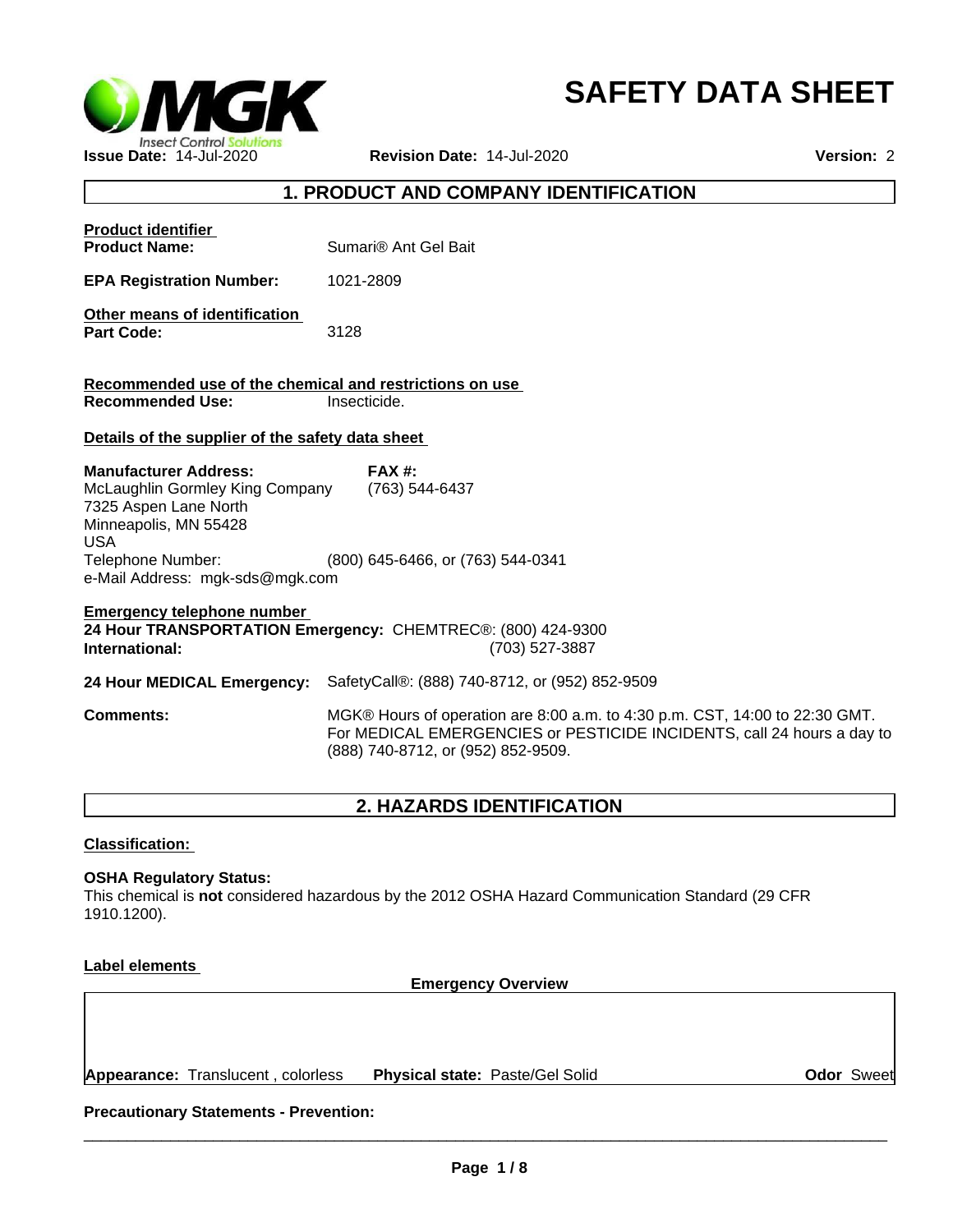P270 - Do not eat, drink or smoke when using this product

#### **Precautionary Statements - Response:**

P321 - Specific treatment (see Section 4/ First Aid).

#### **Precautionary Statements - Storage:**

P404 - Store in a closed container

#### **Precautionary Statements - Disposal:**

P501 - Dispose of contents/container to an approved waste disposal plant

#### **Hazards not otherwise classified (HNOC):**

Do not use this product in or on electrical equipment due to the possibility of shock hazard.

# **3. COMPOSITION/INFORMATION ON INGREDIENTS**

| ----<br>--<br>u ne<br>name              | <b>NO</b><br>$\mathbf{r}$            | $\mathbf{0}$<br>ML.<br>----<br>7ο |
|-----------------------------------------|--------------------------------------|-----------------------------------|
| . .<br><b>-1.</b><br>rhianidir<br>,,,,, | $\sim$ 0.0 $\sim$<br>0880<br>JL<br>_ | 010<br>0.010                      |

\*The exact percentage (concentration) of composition has been withheld as a trade secret

Comments: Ingredients not identified are proprietary or non-hazardous. Values are not product specifications.

# **4. FIRST AID MEASURES**

#### **Aspiration pneumonia hazard:** • Not applicable

#### **Description of first aid measures**

| Eye contact:         | Hold eye open and rinse slowly and gently with water for 15-20 minutes. Remove<br>contact lenses, if present, after the first 5 minutes, then continue rinsing eye. Call<br>a poison control center or doctor for treatment advice.                                                             |
|----------------------|-------------------------------------------------------------------------------------------------------------------------------------------------------------------------------------------------------------------------------------------------------------------------------------------------|
| <b>Skin Contact:</b> | Take off contaminated clothing. Rinse skin immediately with plenty of water for<br>15-20 minutes. Call a poison control centeror doctor for treatment advice.                                                                                                                                   |
| Ingestion:           | If swallowed, IMMEDIATELY call a poison control center or doctor for treatment<br>advice. Have person sip a glass of water if able to swallow. Do not induce vomiting<br>unless told to do so by a poison control center or a doctor. Never give anything by<br>mouth to an unconscious person. |
| Inhalation:          | Remove affected person to fresh air. If person is not breathing, call 911 or an<br>ambulance, then give artificial respiration, preferably mouth-to-mouth if possible.<br>Call a poison control center or doctor for further treatment advice.                                                  |
| Note to physicians:  | For skin effects, a highly efficient therapeutic agent for Pyrethrin/ Pyrethroid<br>exposure is topical application of tocopherol acetate (Vitamin E).                                                                                                                                          |

# **5. FIRE-FIGHTING MEASURES**

# **Suitable extinguishing media**

Use extinguishing measures that are appropriate to local circumstances and the surrounding environment.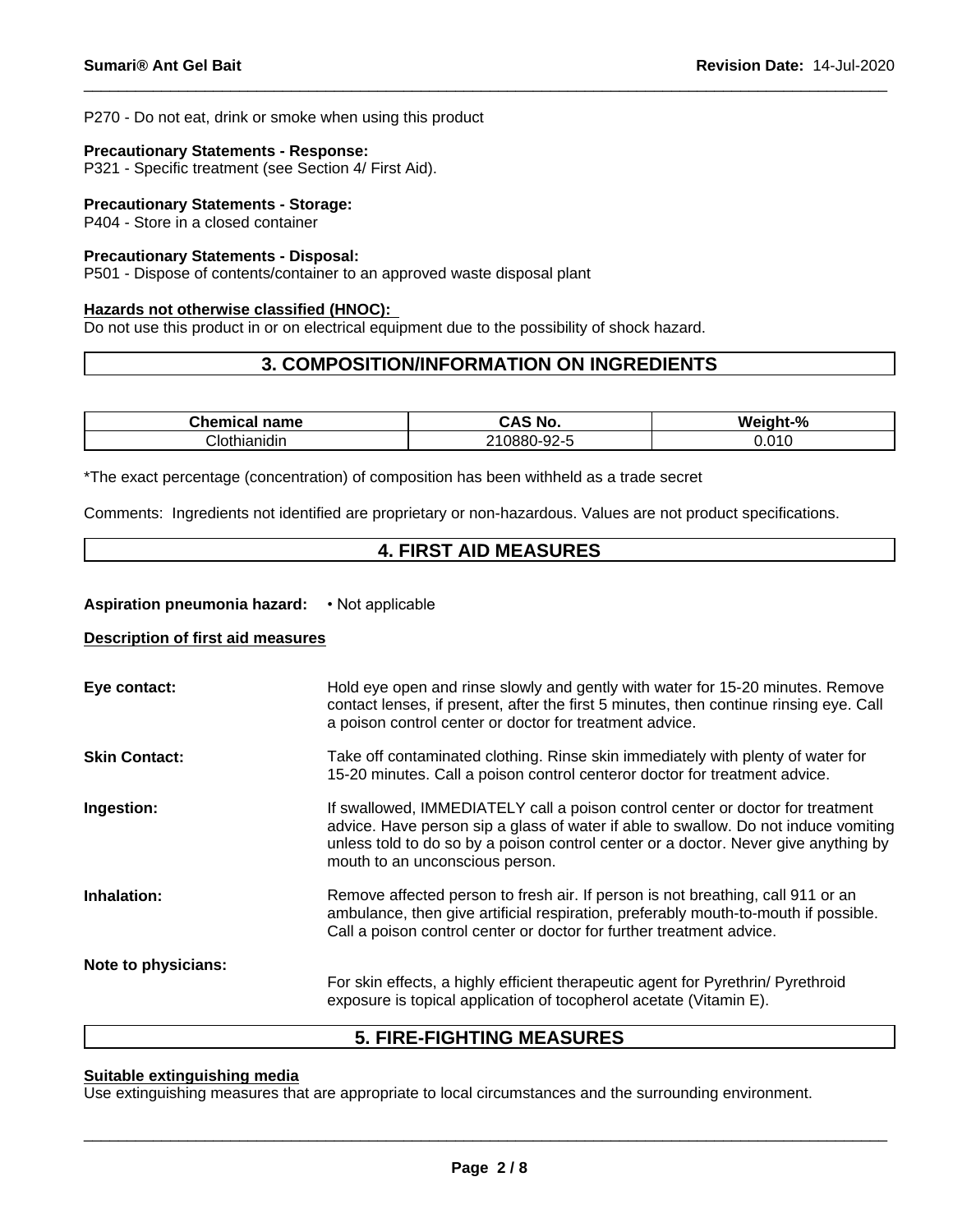#### **Unsuitable extinguishing media:**

Caution: Use of water spray when fighting fire may be inefficient.

**Hazardous combustion products:** Carbon monoxide, Carbon dioxide (CO2).

#### **Specific hazards arising from the chemical**

No information available.

#### **Explosion data**

**Sensitivity to Mechanical Impact:** None. **Sensitivity to Static Discharge:** None.

#### **Protective equipment and precautions for firefighters:**

As in any fire, wear self-contained breathing apparatus pressure-demand, MSHA/NIOSH (approved or equivalent) and full protective gear.

## **6. ACCIDENTAL RELEASE MEASURES**

| Fei sonal precautions, protective equipment and emergency procedures |  |  |  |
|----------------------------------------------------------------------|--|--|--|
|                                                                      |  |  |  |
|                                                                      |  |  |  |
|                                                                      |  |  |  |

**Personal precautions, protective equipment and emergency procedures**

**Personal precautions:** Ensure adequate ventilation, especially in confined areas.

**Environmental precautions:** See Section 12 for additional ecological information.

#### **Methods and material for containment and cleaning up**

**Methods for containment:** Prevent further leakage or spillage if safe to do so.

**Methods for cleaning up:** Pick up and transfer to properly labeled containers.

#### **7. HANDLING AND STORAGE**

#### **Precautions for safe handling**

**Advice on safe handling:** Handle in accordance with good industrial hygiene and safety practice.

#### **Conditions for safe storage, including any incompatibilities**

**Storage Conditions:** Keep containers tightly closed in a dry, cool and well-ventilated place.

# **8. EXPOSURE CONTROLS/PERSONAL PROTECTION**

#### **Control parameters**

**Exposure Guidelines:** This product, as supplied, does not contain any hazardous materials with occupational exposure limits established by the region specific regulatory bodies

#### **Appropriate engineering controls**

**Engineering Controls:** Safety showers Eyewash stations Ventilation systems

#### **Individual protection measures, such as personal protective equipment**

**Eye/face protection:** Protective eyewear is recommended, but is not required.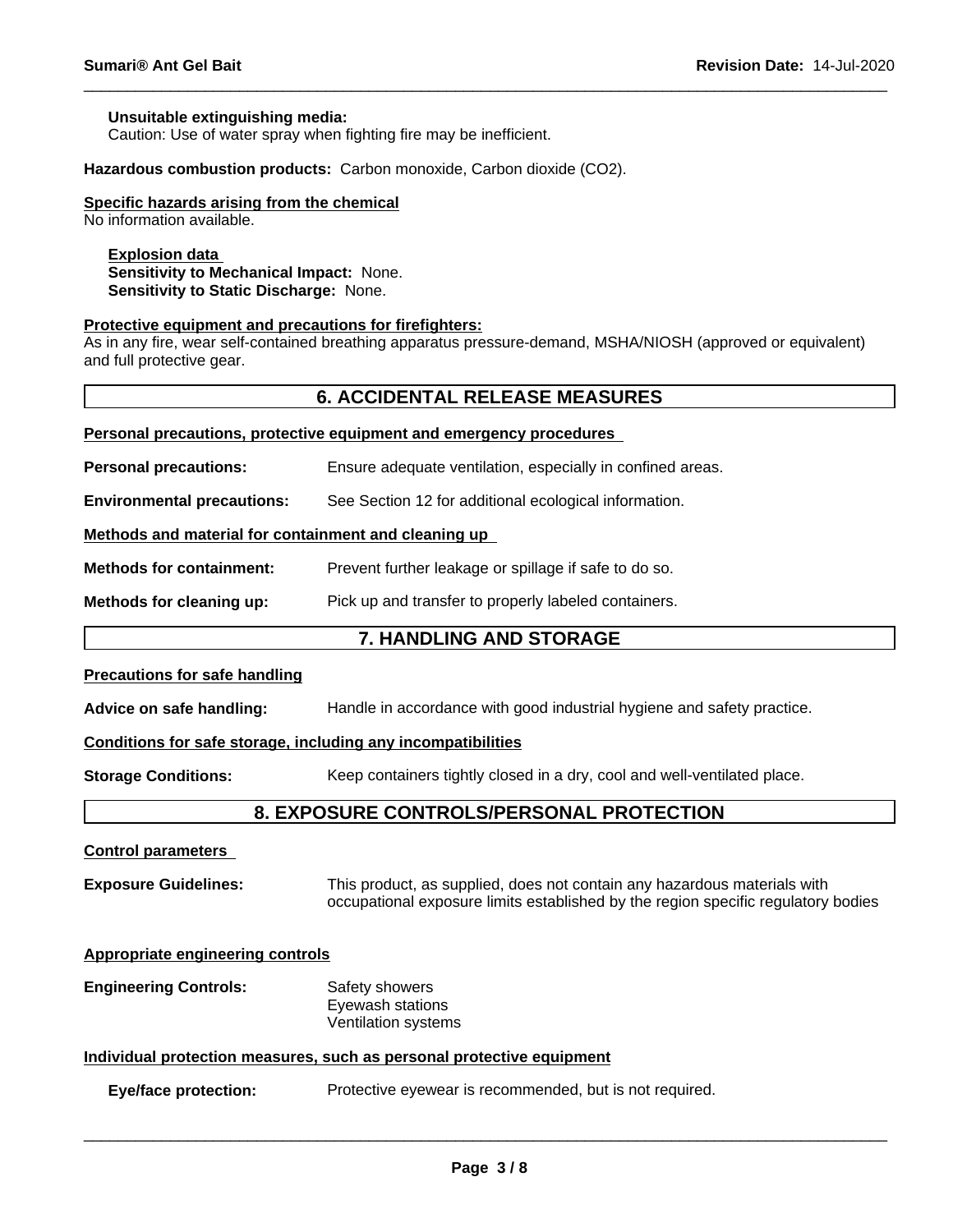| Protective gloves are recommended, but are not required.                                                                                                                       |
|--------------------------------------------------------------------------------------------------------------------------------------------------------------------------------|
| No protective equipment is needed under normal use conditions. If exposure limits<br>are exceeded or irritation is experienced, ventilation and evacuation may be<br>required. |
| Handle in accordance with good industrial hygiene and safety practice.                                                                                                         |
|                                                                                                                                                                                |

# **9. PHYSICAL AND CHEMICAL PROPERTIES**

# **Information on basic physical and chemical properties:**

| <b>Physical state:</b><br>Appearance:<br>Odor<br><b>Odor threshold:</b><br><b>Color (Gardner Scale):</b>                                                                                                                                                                                                                                                                                                                                                           | Paste/Gel Solid<br>Translucent, colorless<br>Sweet<br>No information available<br>No information available                                                                                                                                                                                                                                                               |                                                                 |
|--------------------------------------------------------------------------------------------------------------------------------------------------------------------------------------------------------------------------------------------------------------------------------------------------------------------------------------------------------------------------------------------------------------------------------------------------------------------|--------------------------------------------------------------------------------------------------------------------------------------------------------------------------------------------------------------------------------------------------------------------------------------------------------------------------------------------------------------------------|-----------------------------------------------------------------|
| Property:<br>pH:<br>Melting point / freezing point:<br>Boiling point / boiling range:<br><b>Flash point:</b>                                                                                                                                                                                                                                                                                                                                                       | Values:<br>5.32<br>No information available<br>No information available<br>No information available                                                                                                                                                                                                                                                                      | Comment: • Method<br>@ 5% in H <sub>2</sub> O<br>Not applicable |
| <b>Evaporation rate:</b><br>Flammability (solid, gas):<br><b>Upper flammability limit (UEL):</b><br>Lower flammability limit (LEL):<br>Vapor pressure:<br>Vapor density:<br><b>Specific Gravity:</b><br><b>Water solubility:</b><br>Partition coefficient; n-Octanol/ No information available<br>Water:<br><b>Autoignition temperature:</b><br><b>Decomposition temperature:</b><br>Kinematic viscosity:<br><b>Dynamic viscosity:</b><br><b>Refractive Index:</b> | No information available<br>No information available<br>No information available<br>No information available<br>No information available<br>No information available<br>No information available<br>No information available<br>No information available<br>No information available<br>No information available<br>No information available<br>No information available |                                                                 |
| <b>Other Information:</b>                                                                                                                                                                                                                                                                                                                                                                                                                                          |                                                                                                                                                                                                                                                                                                                                                                          |                                                                 |
| <b>Bulk density</b><br><b>VOC Content (%):</b>                                                                                                                                                                                                                                                                                                                                                                                                                     | 1.201 g/ mL @ 21.6°C<br>0.03                                                                                                                                                                                                                                                                                                                                             |                                                                 |
| <b>Miscibility/Solubility:</b><br>Water:                                                                                                                                                                                                                                                                                                                                                                                                                           | No information available                                                                                                                                                                                                                                                                                                                                                 |                                                                 |

# **10. STABILITY AND REACTIVITY**

**Reactivity**  No data available

# **Chemical stability**

Stable under recommended storage conditions.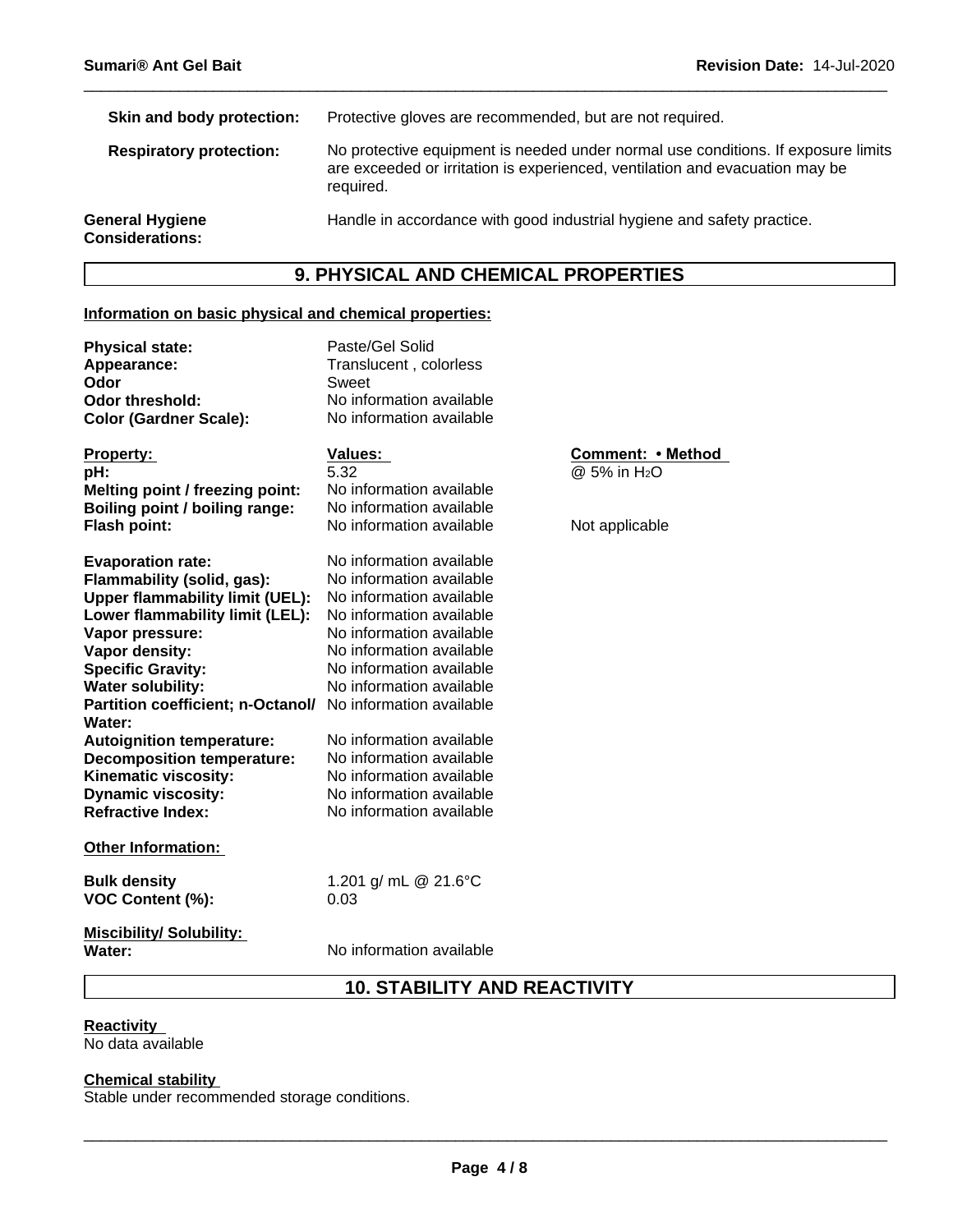#### **Possibility of Hazardous Reactions**

None under normal processing.

**Hazardous polymerization:** Hazardous polymerization does not occur.

#### **Conditions to avoid**

Extremes of temperature and direct sunlight.

#### **Incompatible materials:**

Incompatible with strong acids and bases. Incompatible with oxidizing agents.

#### **Hazardous Decomposition Products**

Carbon monoxide, Carbon dioxide (CO2).

# **11. TOXICOLOGICAL INFORMATION**

#### **Numerical measures of toxicity - Product Information**

| Oral LD <sub>50</sub>             | $>5,000$ mg/kg (rat)                                                                                     |
|-----------------------------------|----------------------------------------------------------------------------------------------------------|
| <b>Dermal LD<sub>50</sub></b>     | $>5,000$ mg/kg (rabbit)                                                                                  |
| <b>Inhalation LC<sub>50</sub></b> | No data required.                                                                                        |
| Eye contact:                      | Minimal eye irritation. Irritation clearing in 24 hours. (rabbit).                                       |
| <b>Skin Contact:</b>              | Slightly irritating. (rabbit).                                                                           |
| <b>Skin Irritation Index:</b>     | 0.3                                                                                                      |
| <b>Sensitization:</b>             | Negative. (guinea pig).                                                                                  |
| Comment:                          | Toxicology data was bridged from a similar formula.                                                      |
| Carcinogenicity                   | This product does not contain any carcinogens or potential carcinogens as listed<br>by OSHA, IARC or NTP |
| <b>Reproductive toxicity:</b>     | No information available.                                                                                |
| <b>Developmental Toxicity</b>     | No information available.                                                                                |
| Teratogenicity:                   | No information available.                                                                                |
| <b>STOT - single exposure:</b>    | No information available.                                                                                |
| STOT - repeated exposure:         | No information available.                                                                                |
|                                   |                                                                                                          |

# **12. ECOLOGICAL INFORMATION**

#### **Ecotoxicity:**

**Persistence and degradability**

No information available.

#### **Bioaccumulation**

No information available.

## **Other adverse effects:** No information available

#### **Environmental hazards (EPA):**

Do not discharge effluent containing this product into lakes, streams, ponds, estuaries, oceans or other waters unless in accordance with the requirements of a National Pollutant Discharge Elimination System (NPDES) permit and the permitting authority has been notified in writing prior to discharge. Do not discharge effluent containing this product to sewer systems without previously notifying the local sewage treatment plant authority. For guidance contact your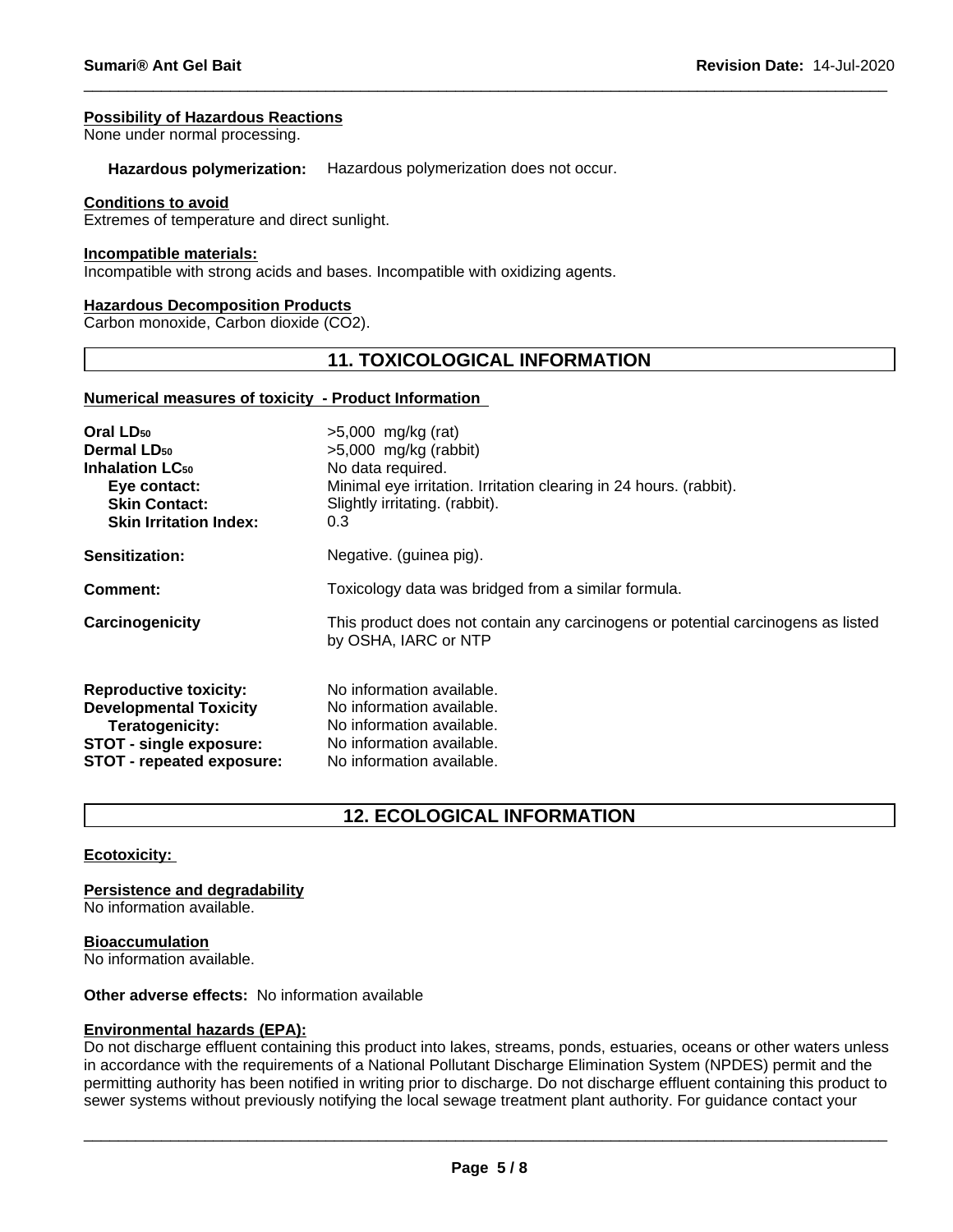State Water Board or Regional Office of the EPA.

# **13. DISPOSAL CONSIDERATIONS**

#### **Waste treatment methods**

| <b>Disposal of wastes:</b> | Disposal should be in accordance with applicable regional, national and local laws |
|----------------------------|------------------------------------------------------------------------------------|
|                            | and regulations. For more information, see product label.                          |

**Contaminated packaging:** For more information, see product label.

# **14. TRANSPORT INFORMATION**

#### **DOT (Department of Transportation)**

| <b>Proper Shipping Name:</b><br><b>Hazard Class:</b> | Insecticides, Insect or Animal Repellent, Solid<br>This material is not hazardous. |  |
|------------------------------------------------------|------------------------------------------------------------------------------------|--|
| Air (IATA/ ICAO)                                     |                                                                                    |  |
| <b>Proper Shipping Name:</b><br><b>Hazard Class:</b> | Insecticides, Insect or Animal Repellent, Solid<br>This material is not hazardous. |  |
| Vessel (IMO/ IMDG)                                   |                                                                                    |  |
| <b>Proper Shipping Name:</b><br><b>Hazard Class:</b> | Insecticides, Insect or Animal Repellent, Solid<br>This material is not hazardous. |  |

# **15. REGULATORY INFORMATION**

#### **US Federal Regulations**

#### **SARA 313**

Section 313 of Title III of the Superfund Amendments and Reauthorization Act of 1986 (SARA). This product does not contain any chemicals which are subject to the reporting requirements of the Act and Title 40 of the Code of Federal Regulations, Part 372

#### **SARA 311/312 Hazard**

| Nο |  |
|----|--|
| Nο |  |
| No |  |
| No |  |
| No |  |
|    |  |

#### **CWA (Clean Water Act)**

This product does not contain any substances regulated as pollutants pursuant to the Clean Water Act (40 CFR 122.21 and 40 CFR 122.42)

## **CERCLA**

This material, as supplied, does not contain any substances regulated as hazardous substances under the Comprehensive Environmental Response Compensation and Liability Act (CERCLA) (40 CFR 302) or the Superfund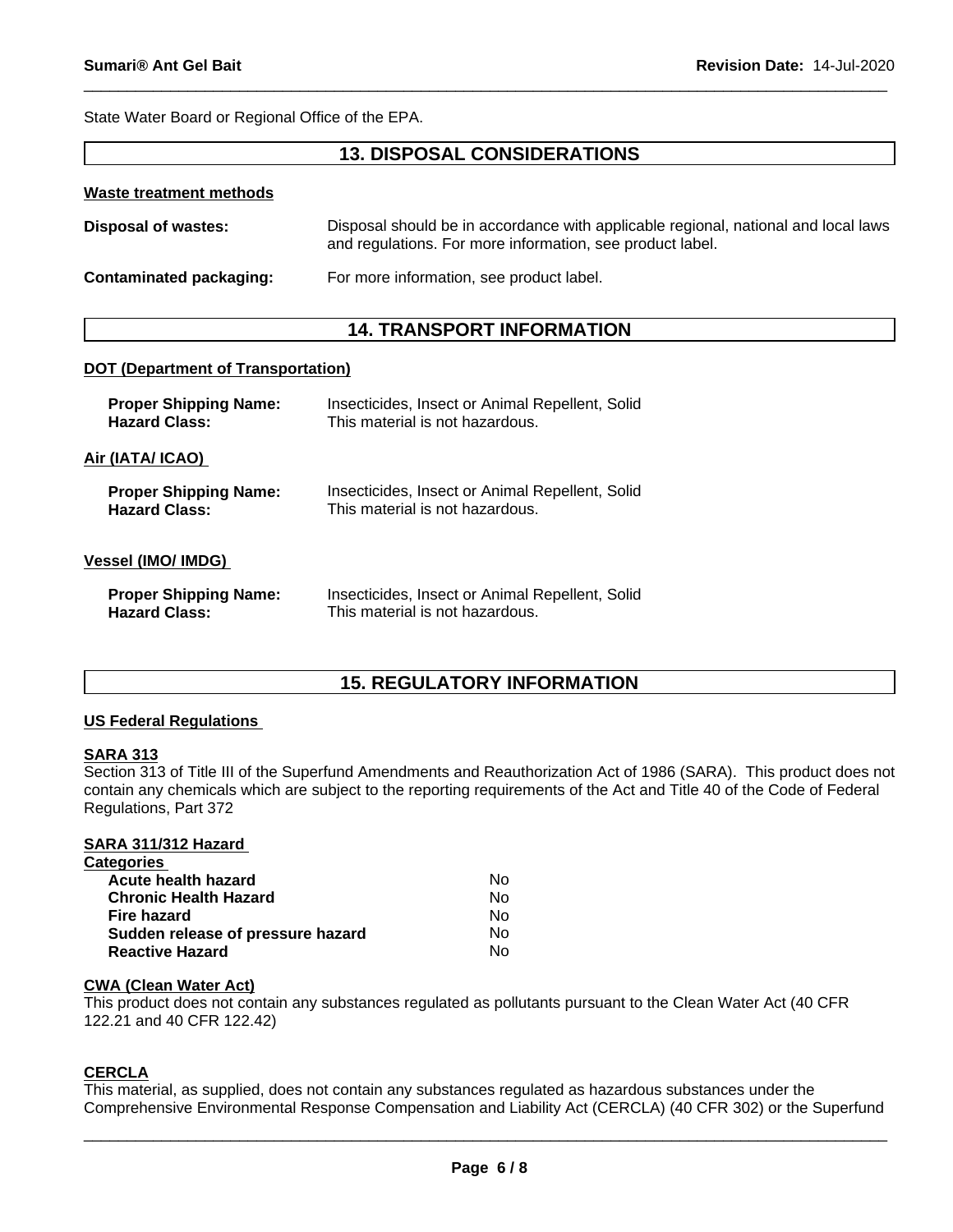Amendments and Reauthorization Act (SARA) (40 CFR 355). There may be specific reporting requirements at the local, regional, or state level pertaining to releases of this material

#### **US State Regulations:**

#### **California Proposition 65:**

This product does not contain any intentionally added Proposition 65 chemicals

#### **U.S. EPA Label Information:**

#### **EPA Registration Number:** 1021-2809

#### **Difference between SDS and EPA (FIFRA) Pesticide label:**

This chemical is a pesticide product registered by the United States Environmental Protection Agency and is subject to certain labeling requirements under federal pesticide law. These requirements differ from the classification criteria and hazard information required for Safety Data Sheets (SDS), and for workplace labels of non-pesticide chemicals. The pesticide label also includes other important information, including directions for use. The hazard information required on the pesticide label is reproduced below:

Symbols: Not required.

| <b>International Inventories:</b> |                 |
|-----------------------------------|-----------------|
| <b>TSCA</b>                       | Complies        |
| <b>DSL/NDSL</b>                   | Complies        |
| <b>EINECS/ELINCS</b>              | Does not comply |
| <b>ENCS</b>                       | Does not comply |
| <b>IECSC</b>                      | Does not comply |
| <b>KECL</b>                       | Does not comply |
| <b>PICCS</b>                      | Does not comply |
| <b>AICS</b>                       | Does not comply |

**Legend:** 

**TSCA** - United States Toxic Substances Control Act Section 8(b) Inventory

**DSL/NDSL** - Canadian Domestic Substances List/Non-Domestic Substances List

**EINECS/ELINCS** - European Inventory of Existing Chemical Substances/European List of Notified Chemical **Substances** 

**ENCS** - Japan Existing and New Chemical Substances

**IECSC** - China Inventory of Existing Chemical Substances

**KECL** - Korean Existing and Evaluated Chemical Substances

**PICCS** - Philippines Inventory of Chemicals and Chemical Substances

**AICS** - Australian Inventory of Chemical Substances

# **16. OTHER INFORMATION, INCLUDING DATE OF PREPARATION OF THE LAST REVISION**

| <b>NFPA</b> | <b>Health hazards 1</b> | <b>Flammability</b>   | <b>Instability 0</b>      | <b>Physical and</b><br><b>Chemical Properties</b> |
|-------------|-------------------------|-----------------------|---------------------------|---------------------------------------------------|
| <b>HMIS</b> | <b>Health hazards 1</b> | <b>Flammability 1</b> | <b>Physical hazards</b> 0 | <b>Personal protection</b>                        |

*Chronic Hazard Star Legend \* = Chronic Health Hazard*